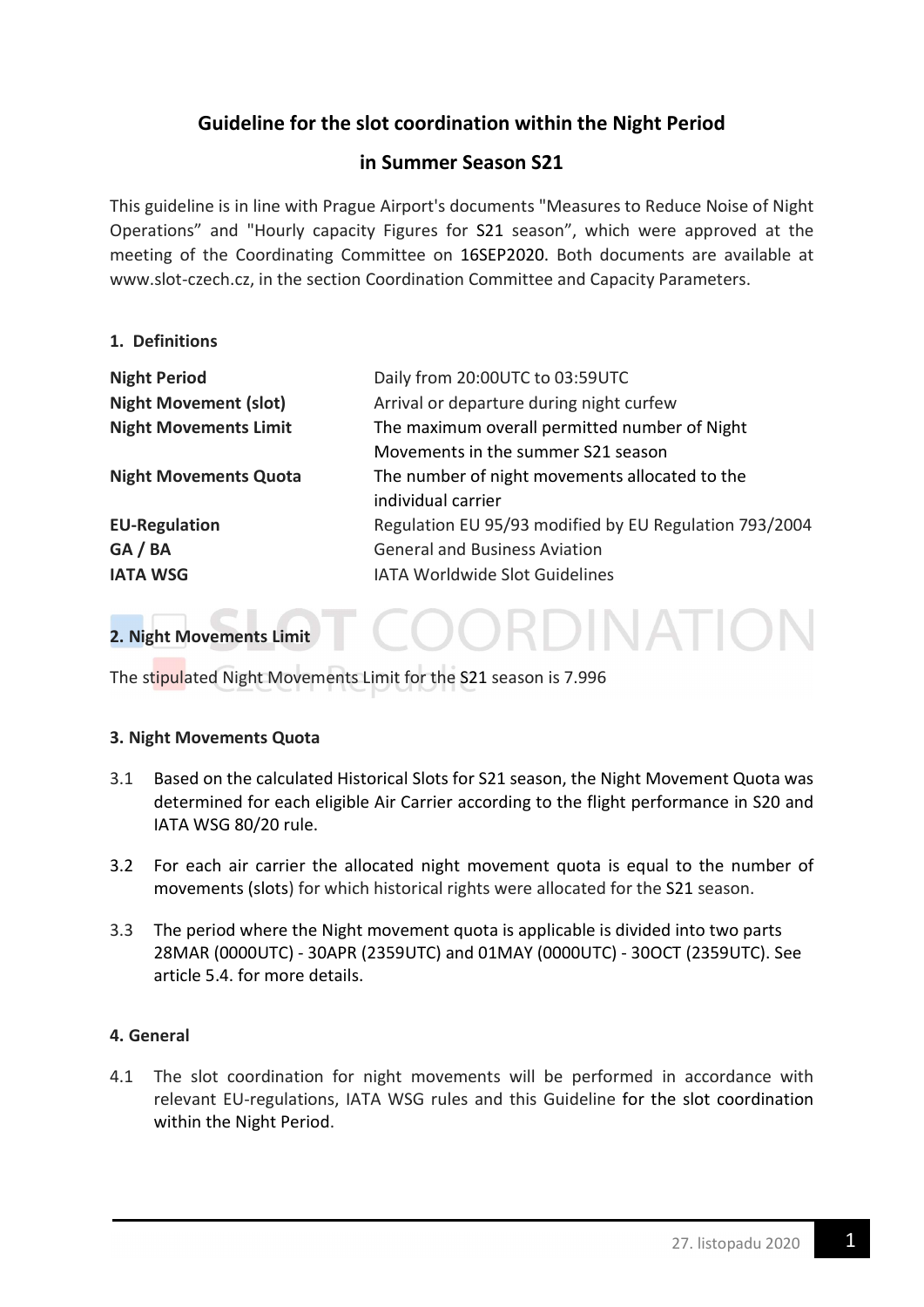- 4.2 The Night Movements Limit was determined by Prague Airport to reduce the noise pollution of surrounding communities. Its aim is to create a space for delayed arrivals and departures by reducing the planned number of night movements.
- 4.3 Slot Coordination Czech Republic is responsible for slot-coordination and monitoring of planned operations.
- 4.4 It is of an utmost importance for the Aircraft operators to perform the flights with airports slots cleared outside the Night Period strictly at the cleared times and try to prevent its operation within the Night Period.
- 4.5 The New Entrant Rule according to the EU-Regulation is not applicable during Night Period.
- 4.6 Slots swap (within the Night Movement Quota) will be permitted only for the exchange of slots of one air carrier or within the meaning of the EU-Regulation, Article 8a, point 1b i) (exchange between parent and subsidiary companies, and between subsidiaries of the same parent company). The slots swap will be subject to the coordinator's approval.
- 4.7 Only flights of an Air Carriers with the Night Movement Quota allocated are permitted during the Night Period. All other flights, as well as empty positioning flights, training flights, GA/BA flights and aircraft technical stops, etc. are subject to an individual exception that can be granted by the Airport Operator – Prague Airport at email address jaroslav.filip@prg.aero ( Aviation and Business Director of Prague Airport).
- 4.8 The instructions do not apply to emergency landing flights, flights connected with human life saving, search and rescue flights.
- 4.9 The instructions do not apply to flights diverting to Prague Ruzyne Airport. In case of departure of the diverted aircraft during Night Period, an airport slot must be requested. In this case, the airport slot will be allocated beyond the night movement limit
- 4.10 For the AOG flights operating during the night period, the coordination rules set out in item 5.6 apply

### 5. Coordination process

- 5.1 In case of flights during the Night Period, an air carrier may only use the Night Movements Quota allocated to it.
- 5.2 The Night Movements Quota can't be increased or exceeded during the season.
- 5.3 Unused night slots are expired and can't be transferred to another carrier, except as provided in 4.6.
- 5.4 The night slots from the Night Quota allocated to carriers between 28MAR and 30APR 2021 can't be transferred to period after 01MAY 2021.